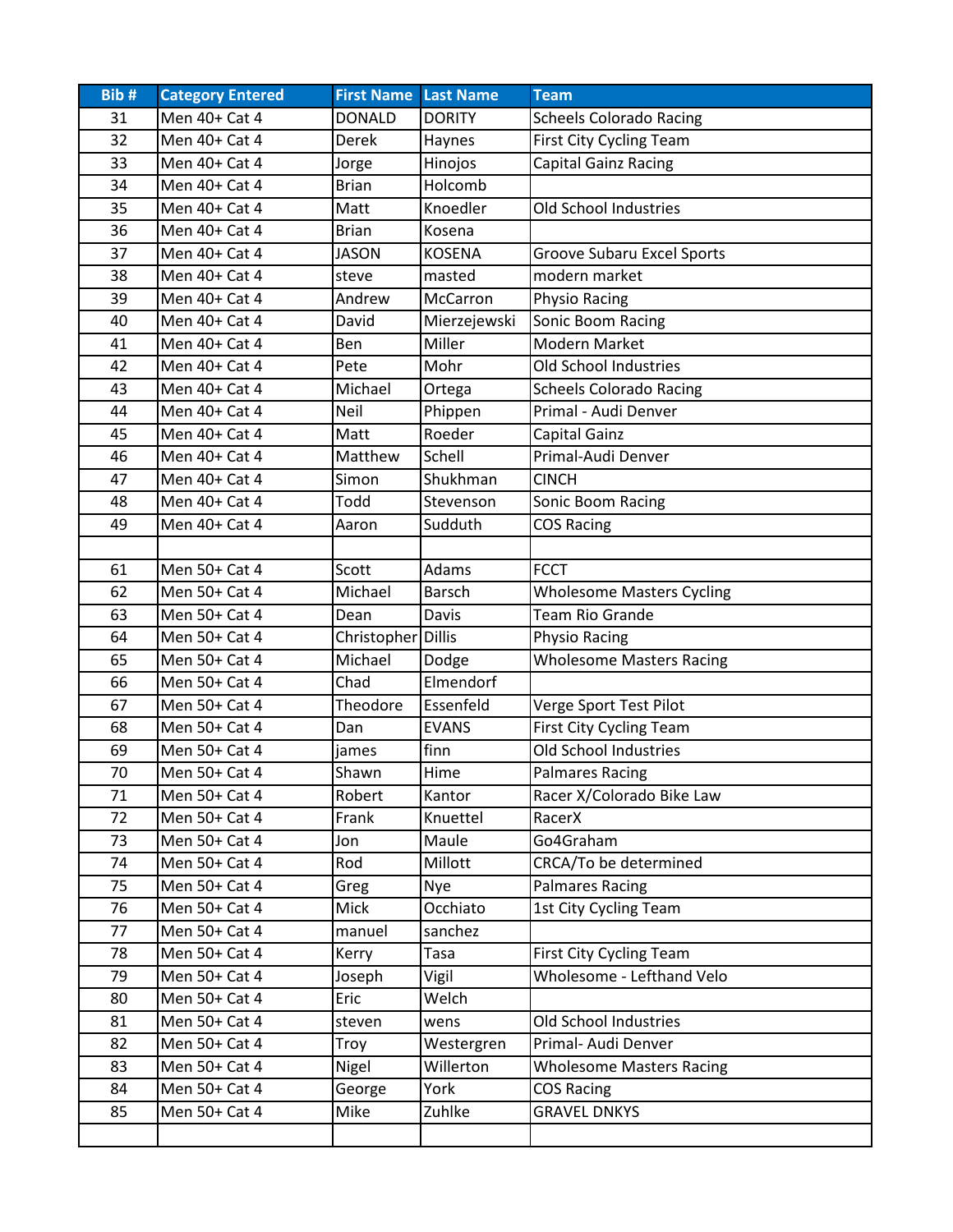| 91             | Men 70+                        | Donald               | Haywood        | Rio Grande                                   |
|----------------|--------------------------------|----------------------|----------------|----------------------------------------------|
| 92             | Men 70+                        | Carl                 | Reed           | <b>Team Rio Grande</b>                       |
| 93             | Men 70+                        | Larry                | Varys          | International Christian Cycling              |
|                |                                |                      |                |                                              |
| 116            | Men Category 5                 | <b>Benedikt</b>      | <b>Bettin</b>  | <b>CU Triathlon Team</b>                     |
| 117            | Men Category 5                 | Leo                  | Blakely        |                                              |
| 118            | Men Category 5                 | Matthew              | <b>Boley</b>   | Horsetooth Cycling Team p/b Jax Outdoor Gear |
| 119            | Men Category 5                 | sean                 | ege            |                                              |
| 120            | Men Category 5                 | Ryan                 | Flores         | <b>Physio Racing</b>                         |
| 121            | Men Category 5                 | Wyatt                | Franks         | Primal-Audi Denver                           |
| 122            | Men Category 5                 | <b>Brett</b>         | Hensinger      |                                              |
| 123            | Men Category 5                 | Luke                 | Holloway       | <b>Boulder Junior Cycling</b>                |
| 124            | Men Category 5                 | Mark                 | Jenkins        | Capital Gainz                                |
| 125            | Men Category 5                 | Andrew               | Keenan         |                                              |
| 126            | Men Category 5                 | Drew                 | Kroeker        | <b>CU Triathlon Team</b>                     |
| 127            | Men Category 5                 | Conor                | McCarrell      |                                              |
| 128            | Men Category 5                 | Christopher McCarthy |                |                                              |
| 129            | Men Category 5                 | Joshua               | McGehee        | Primal - Audi Denver                         |
| 130            | Men Category 5                 | <b>Beckett</b>       | McVoy          | <b>Boulder Jonior Cycling</b>                |
| 131            | Men Category 5                 | Parker               | Monteith       | Primal - Audi Denver                         |
| 132            | Men Category 5                 | Erik                 | Nemnich        | <b>Driving Force Motorsports</b>             |
| 133            | Men Category 5                 | Fletcher             | Ouren          |                                              |
| 134            | Men Category 5                 | William              | Owsley         |                                              |
| 135            | Men Category 5                 | Cade                 | Shortridge     | <b>Ciclismo Racing</b>                       |
| 136            | Men Category 5                 | Kyle                 | <b>Sterns</b>  |                                              |
| 137            | Men Category 5                 | Drew                 | Stuart         |                                              |
| 138            | Men Category 5                 | Travis               | <b>Stuart</b>  |                                              |
| 139            | Men Category 5                 | Sam                  | Teller         |                                              |
| 140            | Men Category 5                 | Kyle                 | Williams       | <b>Scheels Colorado Cycling</b>              |
| 141            | Men Category 5                 | Sterling             | Wilson         | Horsetooth Cycling                           |
| 142            | Men Category 5                 | Christopher Wood     |                | <b>Boulder Junior Cycling</b>                |
|                |                                |                      |                |                                              |
| 144            | Collegiate Men B               | Joel                 | <b>Bouma</b>   | Fort Lewis College                           |
| 145            | Collegiate Men B               | Luke                 | Bray           | Fort Lewis College                           |
| 146            | Collegiate Men B               | Keiran               | Eagen          | Fort Lewis College                           |
| 147            | Collegiate Men B               | Henry                | McAlvanah      | <b>Colorado Mesa University Cycling</b>      |
| 148            | Collegiate Men B               | George               | Piepgras       | Fort Lewis College                           |
| $\mathbf{1}$   | Collegiate Men C               | Kyle                 | <b>Brunken</b> | Fort Lewis College                           |
| $\overline{2}$ | Collegiate Men C               | Kye                  | Cordes         | Fort Lewis College                           |
| 3              | Collegiate Men C               | Derek                | <b>Meadows</b> | <b>Colorado School of Mines</b>              |
|                |                                |                      |                |                                              |
| 166            | Men 50+ Category 1-2-3 Norman  |                      | Alvis          | Celebrity/Chalet                             |
| 167            | Men 50+ Category 1-2-3 Rob     |                      | Arena          | Alfalfa's Cycling Team                       |
| 168            | Men 50+ Category 1-2-3 Adam    |                      | Asnes          | Alfalfa's Cycling Team                       |
| 169            | Men 50+ Category 1-2-3 Gregory |                      | Auld           | Sonic Boom Racing                            |
| 170            | Men 50+ Category 1-2-3 pete    |                      | benkowski      | <b>Palmares Racing</b>                       |
| 171            | Men 50+ Category 1-2-3 daniel  |                      | berger         | Blackswift/Cycleton                          |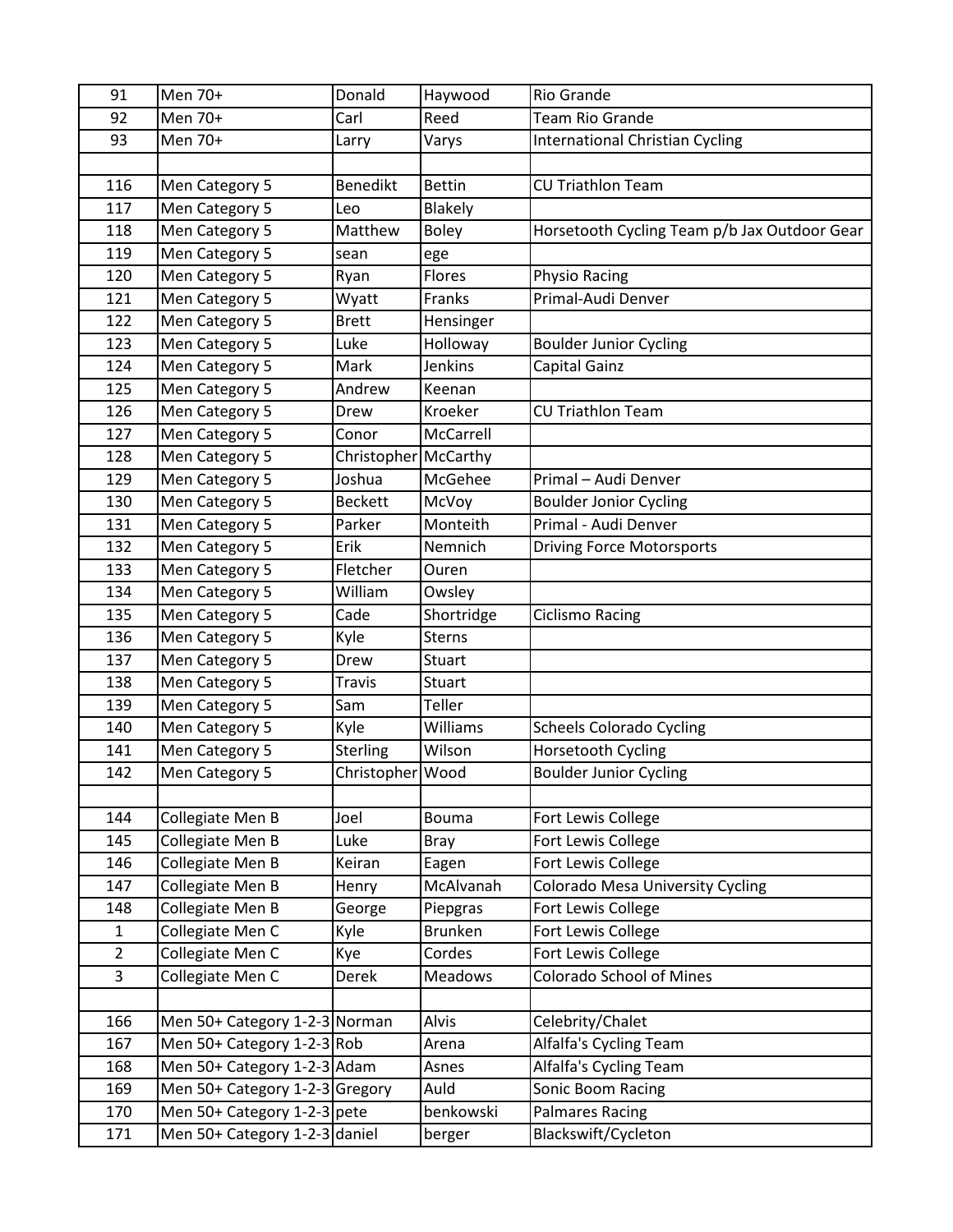| 172 | Men 50+ Category 1-2-3 John              |              | Coletta        | Alfalfa's                                   |
|-----|------------------------------------------|--------------|----------------|---------------------------------------------|
| 173 | Men 50+ Category 1-2-3 Corey             |              | Cope           | <b>Boulder Masters Cycling</b>              |
| 174 | Men 50+ Category 1-2-3 Omar              |              | Dickenson      | Sonic Boom Racing                           |
| 175 | Men 50+ Category 1-2-3 Yannick           |              | Drouet         | Old School Industries                       |
| 176 | Men 50+ Category 1-2-3 Walter            |              | Durrer         | Remote Geo-Matador                          |
| 177 | Men 50+ Category 1-2-3 john              |              | fallon         | Chalet/Celebrity                            |
| 178 | Men 50+ Category 1-2-3 Rob               |              | Graef          | <b>Groove Excel Sports</b>                  |
| 179 | Men 50+ Category 1-2-3 Mike              |              | Hegdal         | Remote Geo-Matador                          |
| 180 | Men 50+ Category 1-2-3 Andy              |              | Johnson        | Sonic Boom Racing                           |
| 181 | Men 50+ Category 1-2-3 David             |              | Kendall        | <b>GS Panache</b>                           |
| 182 | Men 50+ Category 1-2-3 Michael           |              | Koren          | Groove Subaru                               |
| 183 | Men 50+ Category 1-2-3 Lee               |              | Middlekauff    | Independent                                 |
| 184 | Men 50+ Category 1-2-3 Dean              |              | <b>Myers</b>   | <b>CINCH Cycling</b>                        |
| 185 | Men 50+ Category 1-2-3 Kevin             |              | Nicol          | Excel Sports - Insight Designs              |
| 186 | Men 50+ Category 1-2-3 Byron             |              | <b>Nix</b>     | <b>Groove SubarExcel Sports</b>             |
| 187 | Men 50+ Category 1-2-3 Greg              |              | Scanlan        | Remote Geo Matador                          |
| 188 | Men 50+ Category 1-2-3 steve             |              | stalgren       | <b>Scheels Cycling</b>                      |
| 189 | Men 50+ Category 1-2-3 Doug              |              | Steele         | <b>Cinch Cycling</b>                        |
| 190 | Men 50+ Category 1-2-3 John              |              | Steward        | Cinch                                       |
| 191 | Men 50+ Category 1-2-3 Christopher Stout |              |                | Alfalfa's Cycling Team                      |
| 192 | Men 50+ Category 1-2-3 Brian             |              | Wenham         | <b>CINCH Cycling</b>                        |
|     |                                          |              |                |                                             |
| 196 | Men 60+                                  | Geoff        | Cooper         | <b>Wholesome Masters Racing</b>             |
| 197 | Men 60+                                  | <b>Steve</b> | Crowley        | <b>Groove Subaru Excel Sports</b>           |
| 198 | Men 60+                                  | Jim          | Dickerson      | <b>Great Divide Brewing Cycling Team</b>    |
| 199 | Men 60+                                  | Jeff         | Hammond        | <b>Wholesome Masters Racing</b>             |
| 200 | Men 60+                                  | <b>Brack</b> | Hattler        | <b>Great Divide</b>                         |
| 201 | Men 60+                                  | Scott        | Hendricks      | Who rules BarterTown?!                      |
| 202 | Men 60+                                  | Lloyd        | Jones          | Old School Industries                       |
| 203 | Men 60+                                  | David        | Kelble         |                                             |
| 204 | Men 60+                                  | Bill         | Kiester        | <b>Great Divide Brewing Company</b>         |
| 205 | Men 60+                                  | Jim          | Kraychy        | Chalet / Celebrity Home Loans               |
| 206 | Men 60+                                  | David        | Kruger         | <b>Boulder Centre for Orthopedics</b>       |
| 207 | Men 60+                                  | <b>STEVE</b> | <b>KURLAND</b> | <b>Wholesome Masters Racing Team</b>        |
| 208 | Men 60+                                  | Steve        | Matous         | <b>Excel Sports-Insight Designs</b>         |
| 209 | Men 60+                                  | kevin        | mcnamara       | Modern Market p/b GR Capital                |
| 210 | Men 60+                                  | Α            | McQueeney      | <b>Wholesome Masters Cycling Team</b>       |
| 211 | Men 60+                                  | Rip          | Mobus          | Chalet/Celebrity Home Loans                 |
| 212 | Men 60+                                  | Joseph       | Paulson        | Boulder Centre for Orthopedics & Spine/BMCT |
| 213 | Men 60+                                  | Robert       | Pinkerton      | <b>Great Divide Brewing Company</b>         |
| 214 | Men 60+                                  | Dave         | Rackoski       |                                             |
| 215 | Men 60+                                  | Jeffrey      | Rice           | <b>Natural Grocers</b>                      |
| 216 | Men 60+                                  | Jerry        | Rome           | <b>Wholesome Masters Racing</b>             |
| 217 | Men 60+                                  | Bob          | Smith          | <b>Natral Grocers</b>                       |
| 218 | Men 60+                                  | William      | Soden          | <b>Great Divide Brewery Racing Team</b>     |
| 219 | Men 60+                                  | Kurt         | Wieck          | <b>FCCT</b>                                 |
|     |                                          |              |                |                                             |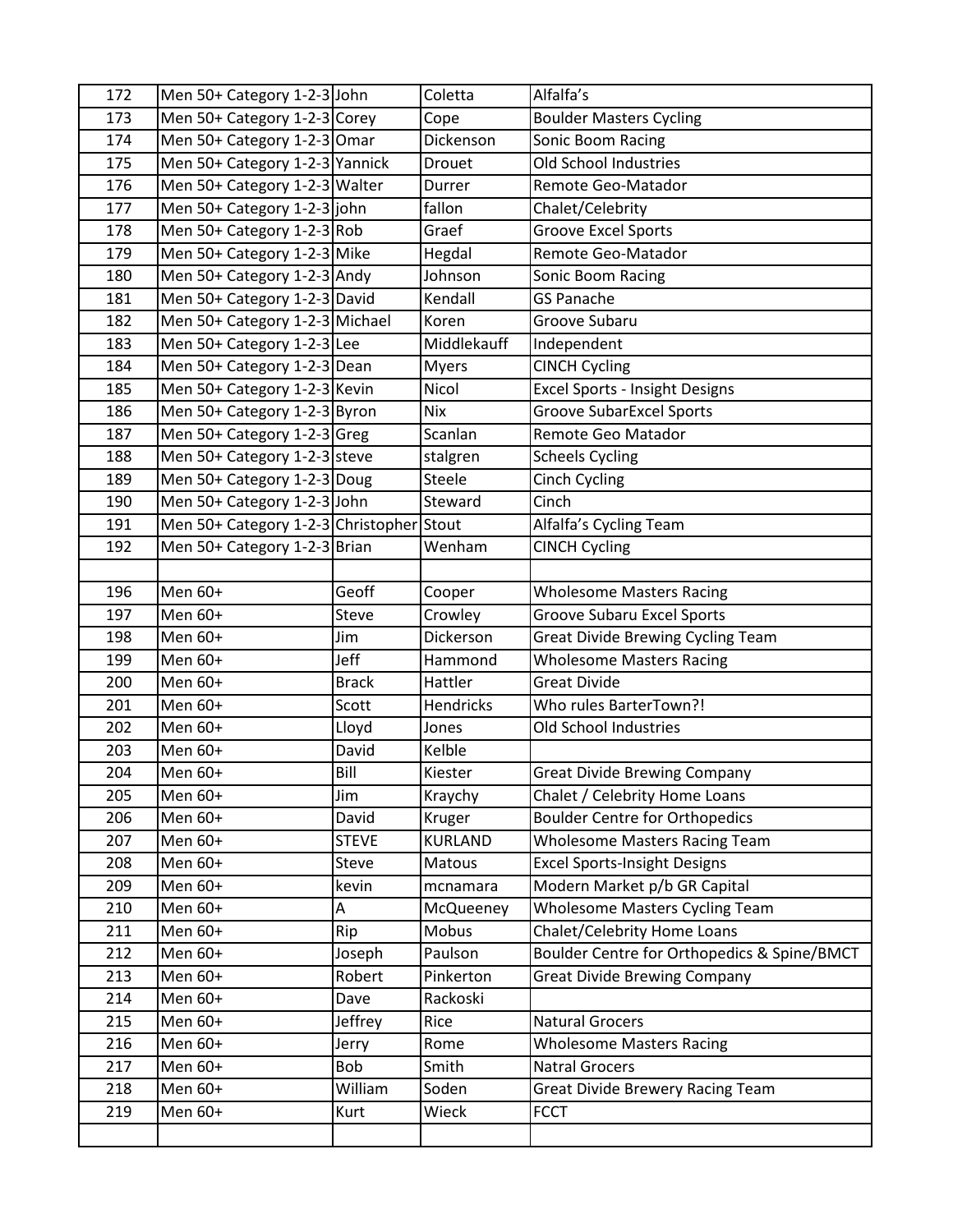| 226 | Women Pro-1-2      | Kristen       | Arnold         | ATX Wolfpack p/b JAKROO                            |
|-----|--------------------|---------------|----------------|----------------------------------------------------|
| 227 | Women Pro-1-2      | Jennifer      | Cubillas       | Cinch elite                                        |
| 228 | Women Pro-1-2      | Olivia        | <b>CUMMINS</b> | LUX/Sideshow p/b Specialized                       |
| 229 | Women Pro-1-2      | Lauren        | De Crescenzo   | <b>CINCH ELITE</b>                                 |
| 230 | Women Pro-1-2      | Andrea        | Fasen          | <b>Cinch Cycling</b>                               |
| 231 | Women Pro-1-2      | Cassidy       | Hickey         | Team Twenty24 Devo                                 |
| 232 | Women Pro-1-2      | Gwen          | Inglis         | Black Swift / Cycleton Cycling Team                |
| 233 | Women Pro-1-2      | tracey        | jacobs         | <b>Cinch Cycling Elite Team</b>                    |
| 234 | Women Pro-1-2      | Annie         | Poland         | <b>Cinch Cycling</b>                               |
|     |                    |               |                |                                                    |
| 251 | Collegiate Women A | Ashley        | Berton         | Unattached                                         |
| 252 | Collegiate Women A | Ava           | Hachmann       | Fort Lewis College                                 |
| 253 | Collegiate Women A | Lauren        | Lackman        | Colorado Mesa University Cycling                   |
| 254 | Collegiate Women A | Ellie         | Mitchell       | <b>Colorado Mesa University Cycling</b>            |
| 255 | Collegiate Women A | Hanna         | Mork           | <b>Colorado Mesa University Cycling</b>            |
| 256 | Collegiate Women A | Kira          | Payer          | Fort Lewis College                                 |
| 257 | Collegiate Women A | Vanessa       | Romano         | <b>Colorado Mesa University Cycling</b>            |
| 258 | Collegiate Women A | <b>Bailey</b> | Scanlan        | Colorado Mesa University Cycling                   |
| 259 | Collegiate Women A | Kate          | Seiler         | Colorado Mesa University Cycling                   |
|     |                    |               |                |                                                    |
| 276 | Men Category 4     | <b>Nick</b>   | Annis          | Primal-Audi Denver                                 |
| 277 | Men Category 4     | Evan          | Schumacher     |                                                    |
| 278 | Men Category 4     | Michael       | <b>Brady</b>   | Groove Subaru                                      |
| 279 | Men Category 4     | Alan          | Carter         | Physio Racing                                      |
| 280 | Men Category 4     | Rich          | Clark          | Physio Racing                                      |
| 281 | Men Category 4     | <b>DONALD</b> | <b>DORITY</b>  | <b>Scheels Colorado Racing</b>                     |
| 282 | Men Category 4     | Hanson        | Finley         | <b>COS Racing</b>                                  |
| 283 | Men Category 4     | Kyle          | Fitzgerald     |                                                    |
| 284 | Men Category 4     | Cory          | Flood          | University of Wisconsin - Platteville Cycling Club |
| 285 | Men Category 4     | Spencer       | Hodges         |                                                    |
| 286 | Men Category 4     | Zachary       | Koelling       | <b>Palmares Racing</b>                             |
| 287 | Men Category 4     | parker        | lindley        | <b>Twin Peaks Racing</b>                           |
| 288 | Men Category 4     | <b>Miles</b>  | Livermore      | Go4Graham                                          |
| 289 | Men Category 4     | Enrique       | Lopez          | Horsetooth Cycling                                 |
| 290 | Men Category 4     | Luke          | Mather         | Unattached                                         |
| 291 | Men Category 4     | James         | McCreery       | Primal Audi-Denver                                 |
| 292 | Men Category 4     | Jackson       | Menand         | Ciclismo Racing                                    |
| 293 | Men Category 4     | Noah          | Moyer          | Natural Grocers Cycling Team                       |
| 294 | Men Category 4     | Patrick       | Nay            | <b>Palmares Racing</b>                             |
| 295 | Men Category 4     | Morgan        | Oliva          | Full Send Racing p/b Elevation Cycles              |
| 296 | Men Category 4     | liam          | olson          | <b>Avout Racing</b>                                |
| 297 | Men Category 4     | Sam           | Pflugh         | Rage Cycling                                       |
| 298 | Men Category 4     | <b>Bryce</b>  | Pfuetze        | <b>Boulder Junior Cycling</b>                      |
| 299 | Men Category 4     | Cory          | Prager         |                                                    |
| 300 | Men Category 4     | Darren        | Riethmiller    | Primal-Audi Denver                                 |
| 301 | Men Category 4     | Alex          | Schlosser      |                                                    |
| 302 | Men Category 4     | Matt          | Shannon        | Reynolds Roofing                                   |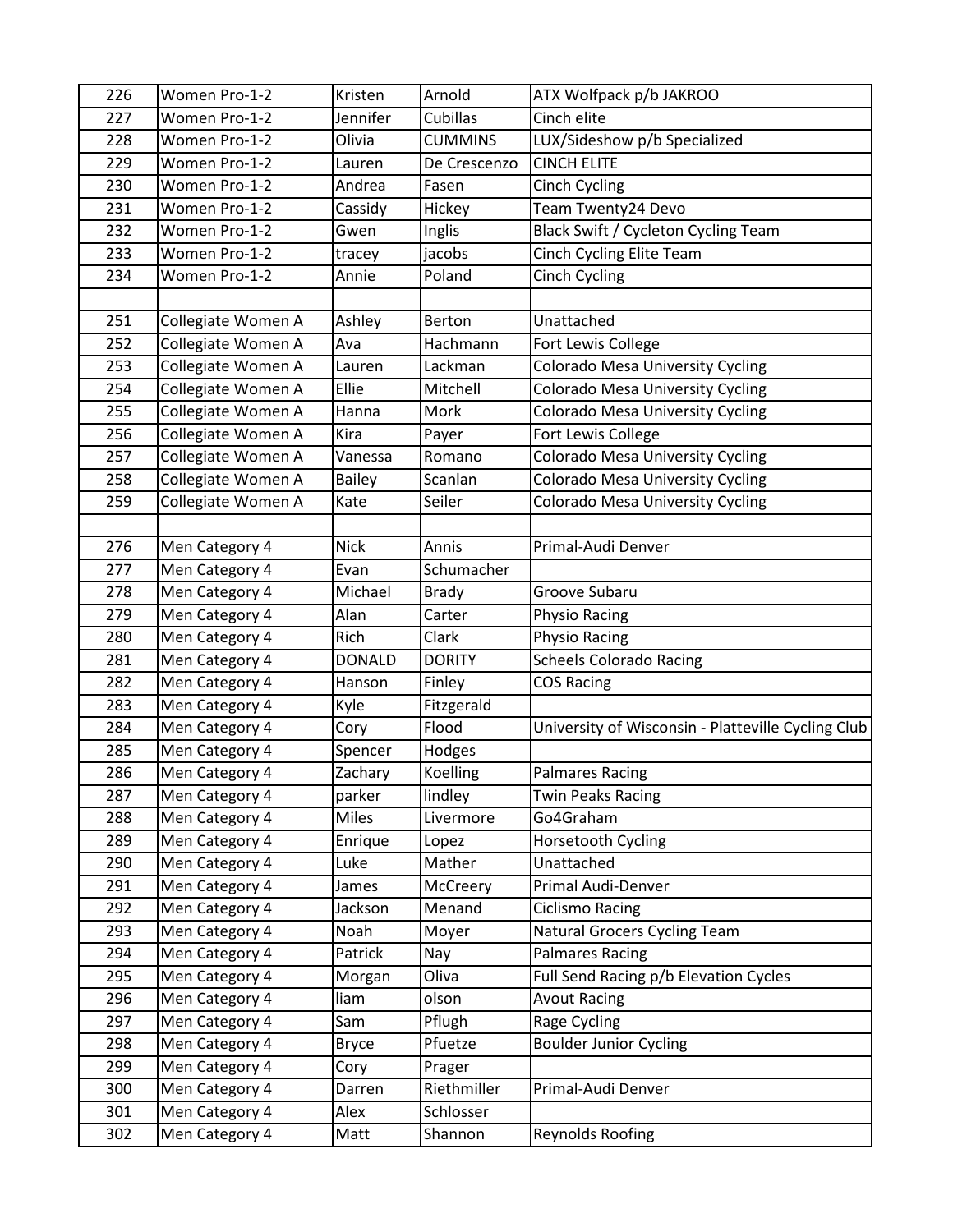| 303 | Men Category 4          | Robert          | Shoemaker      |                                         |
|-----|-------------------------|-----------------|----------------|-----------------------------------------|
| 304 | Men Category 4          | Andrew          | Simons         | Rage Cycling Team                       |
| 305 | Men Category 4          | Ben             | Stevenson      | <b>Boulder Junior Cycling</b>           |
| 306 | Men Category 4          | Eric            | Whaylen        | <b>Palmares Racing</b>                  |
| 307 | Men Category 4          | Cole            | Schumacher     |                                         |
|     |                         |                 |                |                                         |
| 311 | <b>Women Category 3</b> | Mollie          | <b>Brewer</b>  |                                         |
| 312 | <b>Women Category 3</b> | Leslie          | Ethridge       | <b>ORNOT Elite Off-Road Team</b>        |
| 313 | <b>Women Category 3</b> | Heidi           | Gurov          | Square1 Cycling                         |
| 314 | <b>Women Category 3</b> | Anna            | Kelso          | <b>Sugar Beets</b>                      |
| 315 | <b>Women Category 3</b> | Lyndsey         | Larson         | <b>ALP Cycles Racing</b>                |
| 316 | <b>Women Category 3</b> | Olivia          | Maurey         | <b>Palmares Racing</b>                  |
| 317 | <b>Women Category 3</b> | Kelly           | Ulmer          | Team Rio Grande                         |
| 318 | <b>Women Category 3</b> | Ali             | Artzberger     |                                         |
|     |                         |                 |                |                                         |
| 326 | Collegiate Women B      | Anna            | <b>Burdick</b> | Fort Lewis College                      |
| 327 | Collegiate Women B      | Paige           | Hauptman       | Colorado Mesa University                |
| 328 | Collegiate Women B      | Isabella        | Rich           | <b>Colorado Mesa University Cycling</b> |
| 329 | Collegiate Women B      | Kennedy         | Scott          | Fort Lewis College                      |
|     |                         |                 |                |                                         |
| 351 | Women 40+               | Diana           | Hassel         | <b>Team Rio Grande</b>                  |
| 371 | Women 60+               | Kathy           | Judson         | Team stages cycling                     |
|     |                         |                 |                |                                         |
| 381 | <b>Women Category 4</b> | Ella            | <b>Brown</b>   | <b>Boulder Junior Cycling</b>           |
| 382 | <b>Women Category 4</b> | <b>Brittany</b> | Friedrich      | <b>Untamed Cycling Academy</b>          |
| 383 | <b>Women Category 4</b> | Kelly           | Hoose          | Physio Racing                           |
| 384 | Women Category 4        | Melissa         | Langworthy     | <b>Palmares Racing</b>                  |
| 385 | Women Category 4        | Hannah          | Reese          | <b>Flow Formulas Racing</b>             |
| 386 | <b>Women Category 4</b> | Lauren          | Riedle         | <b>ALP Cycles Racing</b>                |
| 387 | <b>Women Category 4</b> | Khem            | Suthiwan       | <b>Palmares Racing</b>                  |
| 388 | <b>Women Category 4</b> | Darby           | Teander        | <b>ALP Cycles Racing</b>                |
|     |                         |                 |                |                                         |
| 406 | <b>Women Category 5</b> | Molly           | Baron          | <b>Cinch Cycling</b>                    |
| 407 | <b>Women Category 5</b> | Lesley          | <b>Bodley</b>  |                                         |
| 408 | <b>Women Category 5</b> | Korynne         | Collins        | Send Town                               |
| 409 | <b>Women Category 5</b> | Mary Alyce      | Collins        | <b>Ciclismo Racing</b>                  |
| 410 | <b>Women Category 5</b> | Sommer          | Harris         | Alp Cycles Racing                       |
| 411 | <b>Women Category 5</b> | Jennifer        | larossi        | Sonic Boom Racing                       |
| 412 | Women Category 5        | Lisa            | Steward        |                                         |
|     |                         |                 |                |                                         |
| 431 | Men Pro-1-2             | Tayne           | Andrade        | Rio Grande Elite Racing                 |
| 432 | Men Pro-1-2             | Giancarlo       | Bianchi        | Full send racing                        |
| 433 | Men Pro-1-2             | Michael         | Bouwkamp       |                                         |
| 434 | Men Pro-1-2             | Jonathan        | Cavner         | Sonic Boom Racing                       |
| 435 | Men Pro-1-2             | Quintin         | Chiapperino    | Cinch Elite Cycling                     |
| 436 | Men Pro-1-2             | Drew            | Christopher    | Primal-Audi Denver                      |
| 437 | Men Pro-1-2             | Michael         | Comer          | <b>Groove Subaru Excel Sports</b>       |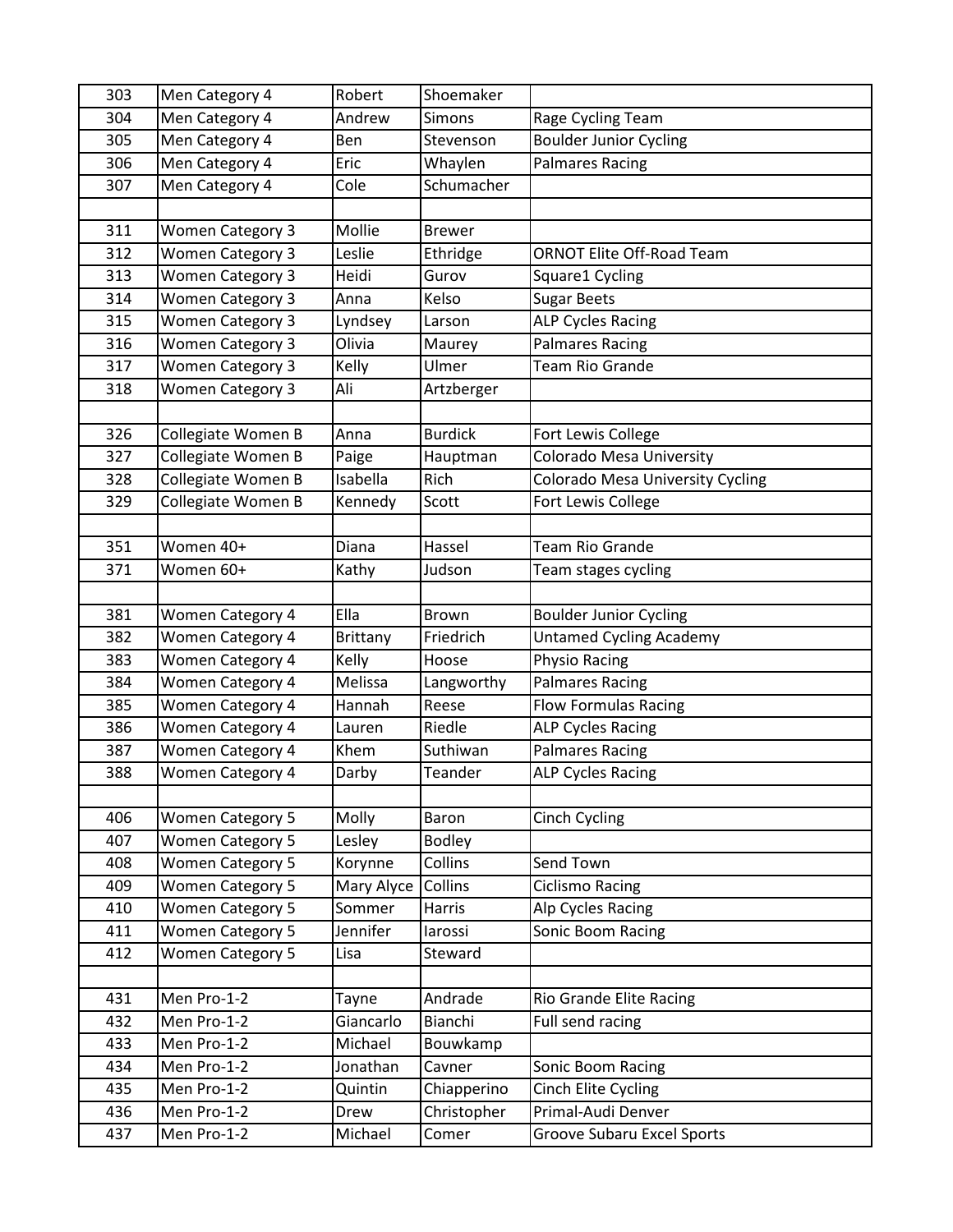| 438 | Men Pro-1-2      | Trevor            | Connor            | <b>Fast Talk Laboratories</b>                       |
|-----|------------------|-------------------|-------------------|-----------------------------------------------------|
| 439 | Men Pro-1-2      | Fredd             | Corpuz            | Full Send Racing p/b Elevation Cycles               |
| 440 | Men Pro-1-2      | Matthew           | Eberly            | Primal - Audi Denver                                |
| 441 | Men Pro-1-2      | Ross              | Ellwood           | Alpha Bicycle Co. - Groove Subary                   |
| 442 | Men Pro-1-2      | Max               | Frankel           | <b>Team Rio Grande</b>                              |
| 443 | Men Pro-1-2      | Ben               | Frederick         | ORNOT                                               |
| 444 | Men Pro-1-2      | Wyatt             | Gaulke            | <b>Reynolds Roofing</b>                             |
| 445 | Men Pro-1-2      | William           | Gavato            |                                                     |
| 446 | Men Pro-1-2      | Dillon            | Janda             |                                                     |
| 447 | Men Pro-1-2      | George            | Jordan            | Primal - Audi Denver                                |
| 448 | Men Pro-1-2      | Andy              | Lydic             | <b>CINCH Elite</b>                                  |
| 449 | Men Pro-1-2      | Alex              | Marr              | Rio Grande Elite Cycling Team                       |
| 450 | Men Pro-1-2      | Jabez             | <b>Meulemans</b>  | Primal - Audi Denver                                |
| 451 | Men Pro-1-2      | Tony              |                   | Monteferrante Full Send Racing p/b Elevation Cycles |
| 452 | Men Pro-1-2      | Jon               | Moro              |                                                     |
| 453 | Men Pro-1-2      | michael           | nightingale       | <b>Highline Racing</b>                              |
| 454 | Men Pro-1-2      | Alex              | Pilgrim           | <b>Cinch Elite</b>                                  |
| 455 | Men Pro-1-2      | Matti             | Rowe              | Rio Grande Elite Cycling Team                       |
| 456 | Men Pro-1-2      | Jim               | Snitzer           | <b>CINCH ELITE</b>                                  |
| 457 | Men Pro-1-2      | Robert            | Wade              | <b>Groove Subaru Excel Sports</b>                   |
| 458 | Men Pro-1-2      | Andrew            | Wheeler           | Full Send Racing p/b Elevation Cycles               |
| 459 | Men Pro-1-2      | Henry             | York              | Rio Grande Elite Cycling                            |
| 460 | Men Pro-1-2      | John              | Zanner            | Full Send Racing p/b Elevation Cycles               |
|     |                  |                   |                   |                                                     |
| 461 | Collegiate Men A | Lance             | Abshire           | Colorado Mesa University Cycling                    |
| 462 | Collegiate Men A | lan               | Anderson          | <b>Colorado Mesa University Cycling</b>             |
| 463 | Collegiate Men A | Sindre            | <b>Brein</b>      | Colorado Mesa University Cycling                    |
| 464 | Collegiate Men A | Sam               | <b>Brown</b>      | Fort Lewis College                                  |
| 465 | Collegiate Men A | Ryan              | Chaney            | Fort Lewis College                                  |
| 466 | Collegiate Men A | Scott             | Funston           | <b>Colorado Mesa University Cycling</b>             |
| 467 | Collegiate Men A | Kobi              | Gyetvan           | Fort Lewis College                                  |
| 468 | Collegiate Men A | Luca              | Haines            | Fort Lewis College                                  |
| 469 | Collegiate Men A | Guy               | Leshem            | Fort Lewis College                                  |
| 470 | Collegiate Men A | Cole              | Page              | Fort Lewis College                                  |
| 471 | Collegiate Men A | Sam               | Riess             | Fort Lewis College                                  |
| 472 | Collegiate Men A | Nathan            | Roberts           | <b>Colorado Mesa University Cycling</b>             |
| 473 | Collegiate Men A | Tyler             | Thorp             | Fort Lewis College                                  |
|     |                  |                   |                   |                                                     |
| 491 | Men Category 3   | Michael           | <b>Baird</b>      | Groove Subaru                                       |
| 492 | Men Category 3   | Charlie           | <b>Barsch</b>     | <b>Boulder Junior Cycling</b>                       |
| 493 | Men Category 3   | Peter             | Bergmann          | Primal-Audi Denver                                  |
| 494 | Men Category 3   | Oliver            | Boyd              | <b>Boulder Junior Cycling</b>                       |
| 495 | Men Category 3   | Alex              | <b>Breakstone</b> | BEYOND CATEGORY COACHING                            |
| 496 | Men Category 3   | Drew              | <b>Bublitz</b>    | <b>Avout Racing</b>                                 |
| 497 | Men Category 3   | Sean              | <b>Burke</b>      | <b>Ardor Racing</b>                                 |
| 498 | Men Category 3   | Christopher Dolan |                   | Lat. Cycling                                        |
| 499 | Men Category 3   | Ethan             | Dunham            | Groove Subaru                                       |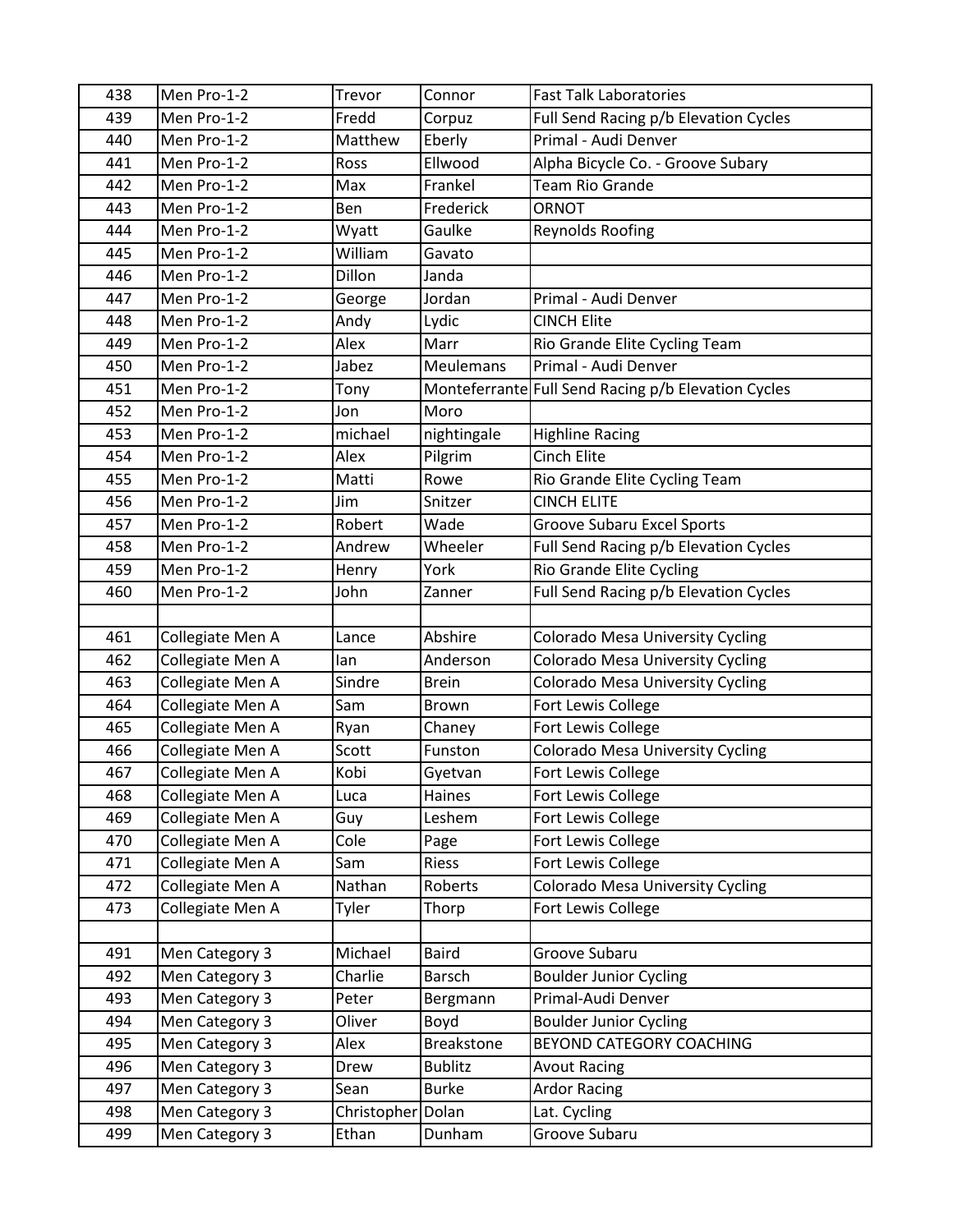| 500 | Men Category 3                             | Andrew         | Escandon       | Velotek                                 |
|-----|--------------------------------------------|----------------|----------------|-----------------------------------------|
| 501 | Men Category 3                             | John           | Herr           | Primal - Audi Denver                    |
| 502 | Men Category 3                             | Michael        | Margolis       | Primal Audi - Denver                    |
| 503 | Men Category 3                             | David          | McNeill        | Physio Room Racing                      |
| 504 | Men Category 3                             | Sanjin         | Obhodas        | Primal Audi-Denver                      |
| 505 | Men Category 3                             | <b>Brian</b>   | Oliver         | <b>Groove Subaru Excel Sports</b>       |
| 506 | Men Category 3                             | Elliott        | Parcells       |                                         |
| 507 | Men Category 3                             | Alfred         | Querubin       | Full Send Racing p/b Elevation Cycles   |
| 508 | Men Category 3                             | <b>PATRICK</b> | <b>REPASKY</b> | Physio Racing                           |
| 509 | Men Category 3                             | Terry          | Rice           | Full Send Racing pb Elevation Cycles    |
| 510 | Men Category 3                             | Caleb          | Schroder       | <b>Avout Racing</b>                     |
| 511 | Men Category 3                             | Justin         | Sotdorus       | Go4Graham                               |
| 512 | Men Category 3                             | Ross           | Steward        | Scheels Colorado                        |
| 513 | Men Category 3                             | Mike           | Swanson        | Primal - Audi Denver                    |
| 514 | Men Category 3                             | Cole           | Tamburri       | B2C2 p/b JRA Cycles                     |
| 515 | Men Category 3                             | Gordon         | Towne          |                                         |
| 516 | Men Category 3                             | Aaron          | Vaughn         | Rally Sport Cycling Team                |
| 517 | Men Category 3                             | Deniz          | Warraich       | Full Send Racing p/b Elevation Cycles   |
| 518 | Men Category 3                             | Collin         | Wilson         | Middlebury College                      |
| 519 | Men Category 3                             | Ryan           | Witt           | Primal - Audi Denver                    |
|     |                                            |                |                |                                         |
| 521 | Men 40+ Category 1-2-3 David               |                | Almanzan       |                                         |
| 522 | Men 40+ Category 1-2-3 Antony              |                | Barsi          | Black Swift / Cycleton                  |
| 523 | Men 40+ Category 1-2-3 SHAWN               |                | <b>BETZ</b>    | <b>Stages</b>                           |
| 524 | Men 40+ Category 1-2-3 Matt                |                | <b>Blakely</b> | <b>Matador Cycling Team</b>             |
| 525 | Men 40+ Category 1-2-3 Carlos              |                | Casali         | <b>Franco Factory Racing</b>            |
| 526 | Men 40+ Category 1-2-3 Todd                |                | Cassan         | <b>Rally Sport</b>                      |
| 527 | Men 40+ Category 1-2-3 Ben                 |                | Delaney        | <b>Stages Cycling</b>                   |
| 528 | Men 40+ Category 1-2-3 Russell             |                | Griffin        | <b>Blackswift/Cycleton Cycling Team</b> |
| 529 | Men 40+ Category 1-2-3 Brian               |                | Hart           | Groove Subaru                           |
| 530 | Men 40+ Category 1-2-3 Jeff                |                | Hartman        |                                         |
| 531 | Men 40+ Category 1-2-3 Patrick             |                | Hill           | <b>CGR</b>                              |
| 532 | Men 40+ Category 1-2-3 Jeff                |                | Hoobler        | <b>RallySport Cycling Team</b>          |
| 533 | Men 40+ Category 1-2-3 Michael             |                | Inglis         | Black Swift / Cycleton Cycling Team     |
| 534 | Men 40+ Category 1-2-3 jack                |                | jefferies      | <b>Rally Sport</b>                      |
| 535 | Men 40+ Category 1-2-3 Aaron               |                | Jeffrey        | Sonic boom racing                       |
| 536 | Men 40+ Category 1-2-3 Michael             |                | Kolczak        | <b>Matador Elite Masters Cycling</b>    |
| 537 | Men 40+ Category 1-2-3 John                |                | Mansell        | Rallysport                              |
| 538 | Men 40+ Category 1-2-3 Geoffrey            |                | Mina           | <b>Rally Sport Cycling</b>              |
| 539 | Men 40+ Category 1-2-3 Chris               |                | Munro          | <b>Black Swift</b>                      |
| 540 | Men 40+ Category 1-2-3 Christopher Parsons |                |                | Chalet/Celebrity                        |
| 541 | Men 40+ Category 1-2-3 Daniel              |                | Porter         | First City Cycling Team                 |
| 542 | Men 40+ Category 1-2-3 Dan                 |                | Reback         | <b>Groove Subaru/Excel Sports</b>       |
| 543 | Men 40+ Category 1-2-3 jacob               |                | rosenbarger    | rally sport gym                         |
| 544 | Men 40+ Category 1-2-3 Richard             |                | Scudney        | Sonic Boom                              |
| 545 | Men 40+ Category 1-2-3 benjamin            |                | sharp          | <b>Stages Cycling</b>                   |
| 546 | Men 40+ Category 1-2-3 Jon                 |                | Tarkington     | <b>Stages Cycling</b>                   |